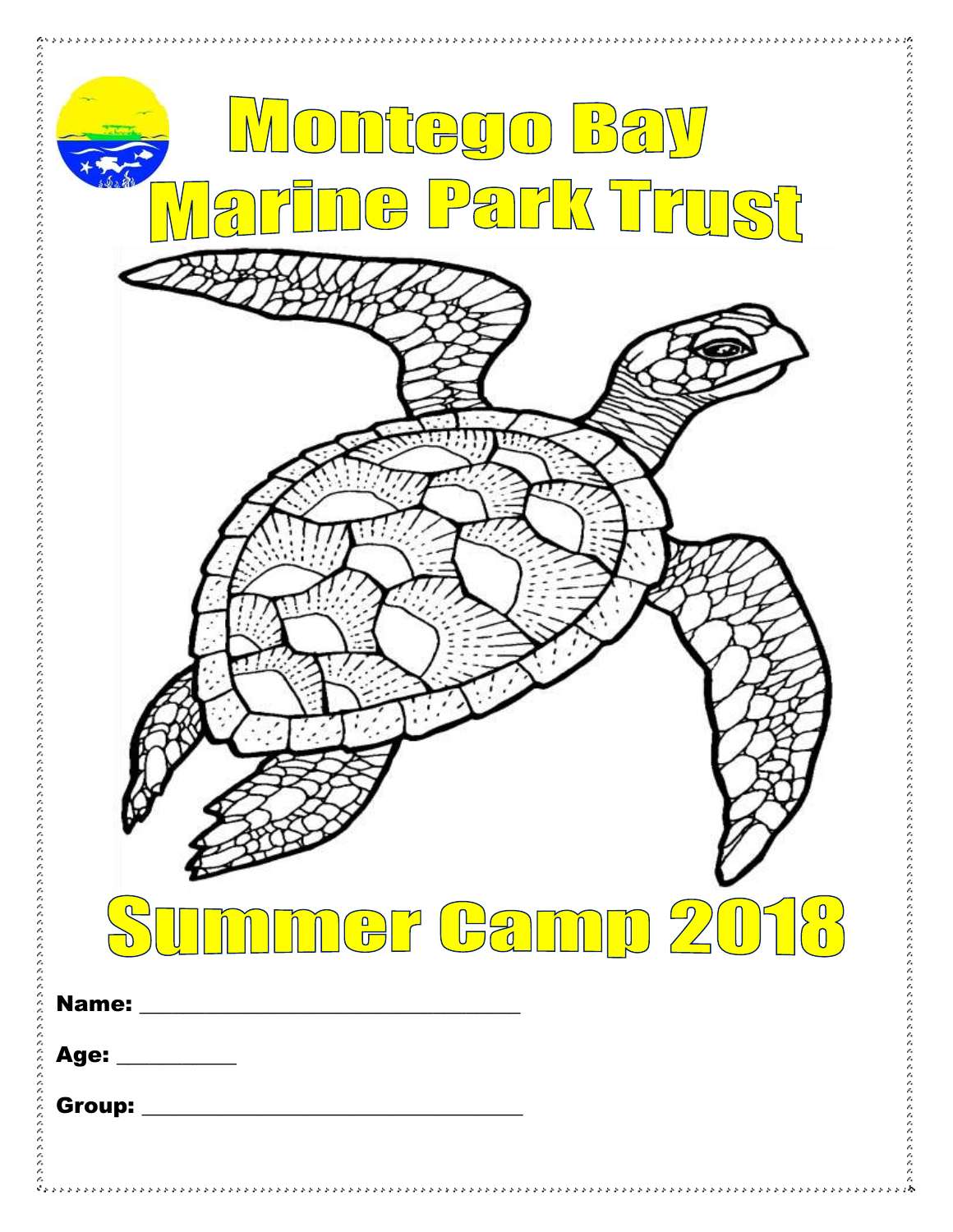## **Montego Bay Marine Park Trust's Mission**

TO PROTECT, CONSERVE AND RESTORE A HEALTHY MONTEGO BAY MARINE ECOSYSTEM FOR THE BETTERMENT OF JAMAICA, AND THE WORLD.

## **Environmental Conservation Pledge**

- I WILL RESPECT ALL LIVING THINGS, AND THE NATURAL ENVIRONMENT.
- I WILL NOT POLLUTE THE JAMAICAN ENVIRONMENT.
- I WILL PROTECT JAMAICA'S COASTAL RESOURCES.

- I WILL ACTIVELY SUPPORT WATERSHED MANAGEMENT & RE-AFFORESTATION PROGRAMMES.
- I WILL NOT BUY OR SELL ENDANGERED ANIMALS OR PLANTS OR THE PRODUCTS THEY ARE DERIVED FROM.
- I WILL CONSERVE NON-RENEWABLE RESOURCES.
- I WILL STRIVE TO MAKE SUSTAINABLE USE OF OUR NATURAL ENVIRONMENT.
- I WILL CALL ATTENTION TO CASES OF POLLUTION.
- I WILL RESPECT THE ENVIRONMENT WHEREVER IN THE WORLD I GO.

*(Summarized from the "Environmental Conservation Pledge" produced and distributed by the National Environment & Planning Agency [NEPA]).*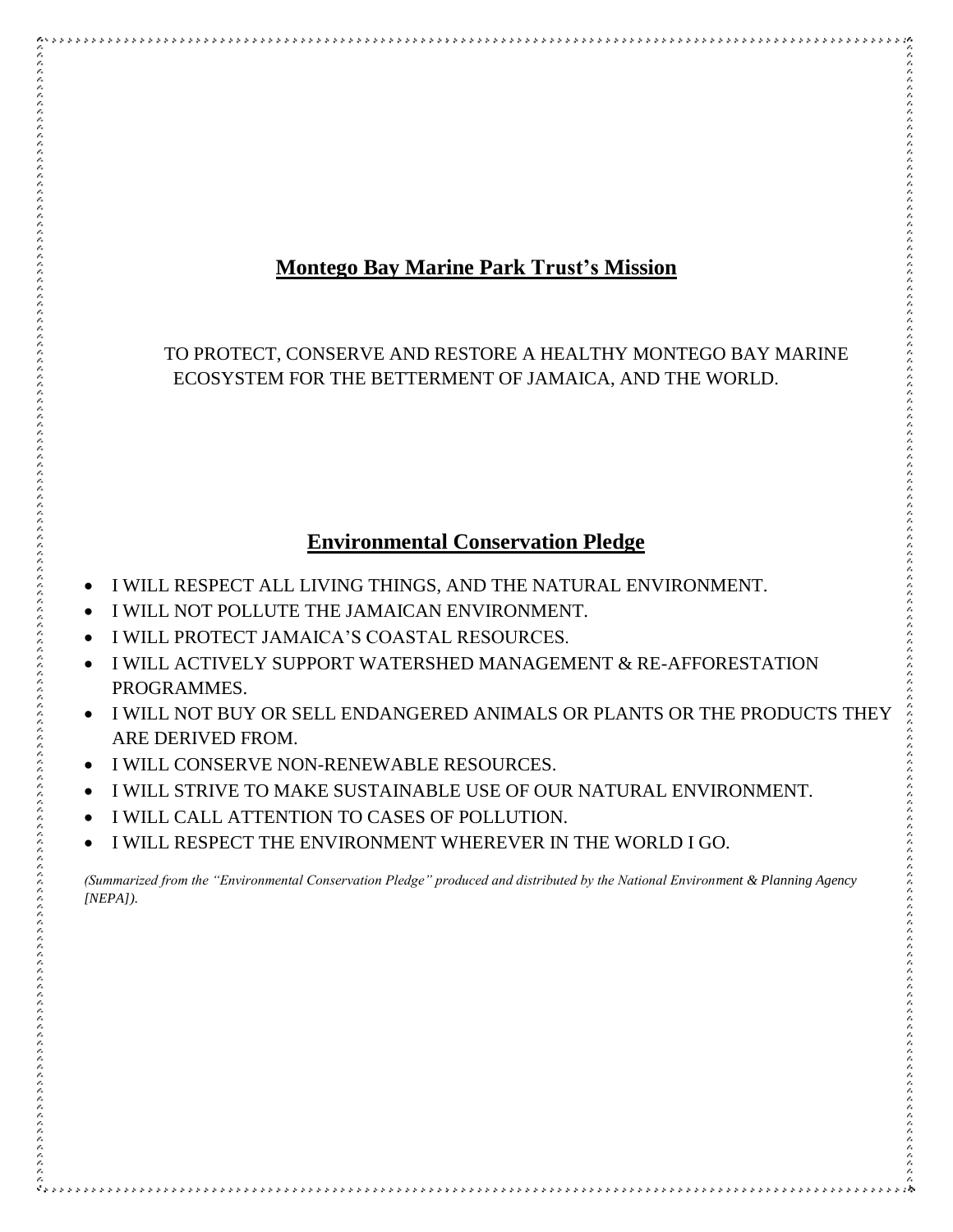Topic 1: The Montego Bay Marine Park Trust (5 pts)

1) When was the MBMPT established? (1pt)

(a) June 5 1995 (b) January 5 1955

(c) February 10 1992 (d) June 5 1992

2) The Special Fisheries Conservation Areas / No Fishing Areas are "The Airport Point SFCA" and the "Bogue Lagoon SFCA"; True or False? (2pts)

- 3) What is one (1) problem with these No Fishing Areas? (1pt)
- 4) What is one (1) benefit of having these No Fishing Areas? (1pt)

 $\sim$  . The contract of the contract of the contract of the contract of the contract of the contract of the contract of the contract of the contract of the contract of the contract of the contract of the contract of the co

\_\_\_\_\_\_\_\_\_\_\_\_\_\_\_\_\_\_\_\_\_\_\_\_\_\_\_\_\_\_\_\_\_\_\_\_\_\_\_\_\_\_\_\_\_\_\_\_\_

\_\_\_\_\_\_\_\_\_\_\_\_\_\_\_\_\_\_\_\_\_\_\_\_\_\_\_\_\_\_\_\_\_\_\_\_\_\_\_\_\_\_\_\_\_\_\_\_\_

## The Boarder of the Montego Bay Marine Park Trust







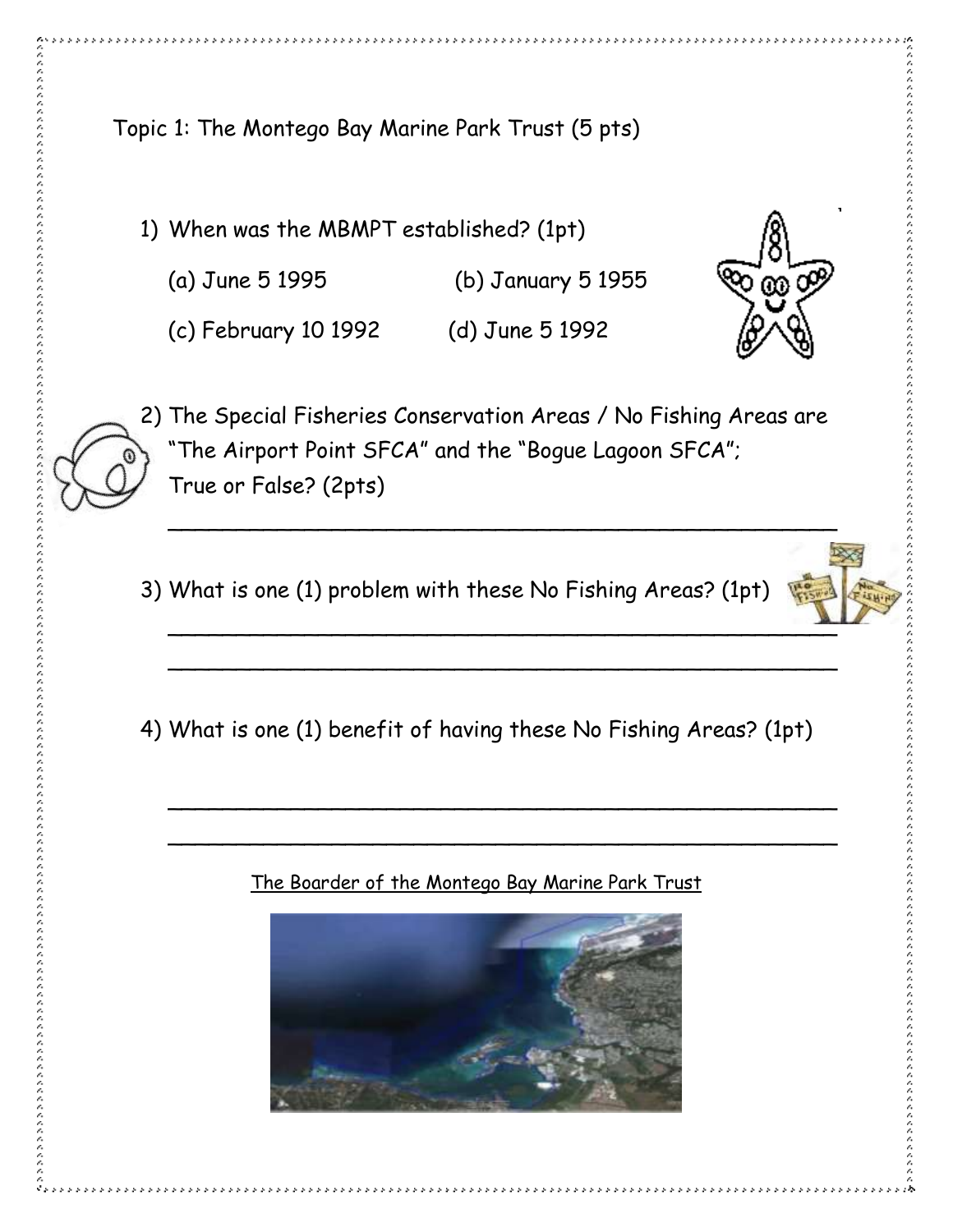1) Name three (3) animals that live in and around coral reefs. (3pts)

\_\_\_\_\_\_\_\_\_\_\_\_\_\_\_\_\_\_\_\_\_\_\_\_\_\_\_\_\_\_\_\_\_\_\_\_\_\_\_\_\_\_\_\_\_\_\_\_\_

\_\_\_\_\_\_\_\_\_\_\_\_\_\_\_\_\_\_\_\_\_\_\_\_\_\_\_\_\_\_\_\_\_\_\_\_\_\_\_\_\_\_\_\_\_\_\_\_\_

\_\_\_\_\_\_\_\_\_\_\_\_\_\_\_\_\_\_\_\_\_\_\_\_\_\_\_\_\_\_\_\_\_\_\_\_\_\_\_\_\_\_\_\_\_\_\_\_\_

- 2) Some coral take 1 year to grow 1 inch. True or False? (1pt)
- 3) Complete the name of the plant/ algae that gives corals their colours? (1pt)

 $Z$  o  $X$  n the lae

- 4) Draw lines to match the Hard Corals and Soft Coral. (3pts)
	- Brain Coral Soft Coral Sea Fan Hard Coral Fire Coral Hard Coral



5) Circle which name is NOT a type of reef system. (1pt)

(a) Fringing (b) Giant (c) Atoll (d) Barrier

6) Name one (1) Natural and one (1) Man Made threat to coral reefs. (2pts)

"Coral Reefs are the "Rain Forests" of the Ocean"

\_\_\_\_\_\_\_\_\_\_\_\_\_\_\_\_\_\_\_\_\_\_\_\_\_\_\_\_\_\_\_\_\_\_\_\_\_\_\_\_\_\_\_\_\_\_\_\_\_

\_\_\_\_\_\_\_\_\_\_\_\_\_\_\_\_\_\_\_\_\_\_\_\_\_\_\_\_\_\_\_\_\_\_\_\_\_\_\_\_\_\_\_\_\_\_\_\_\_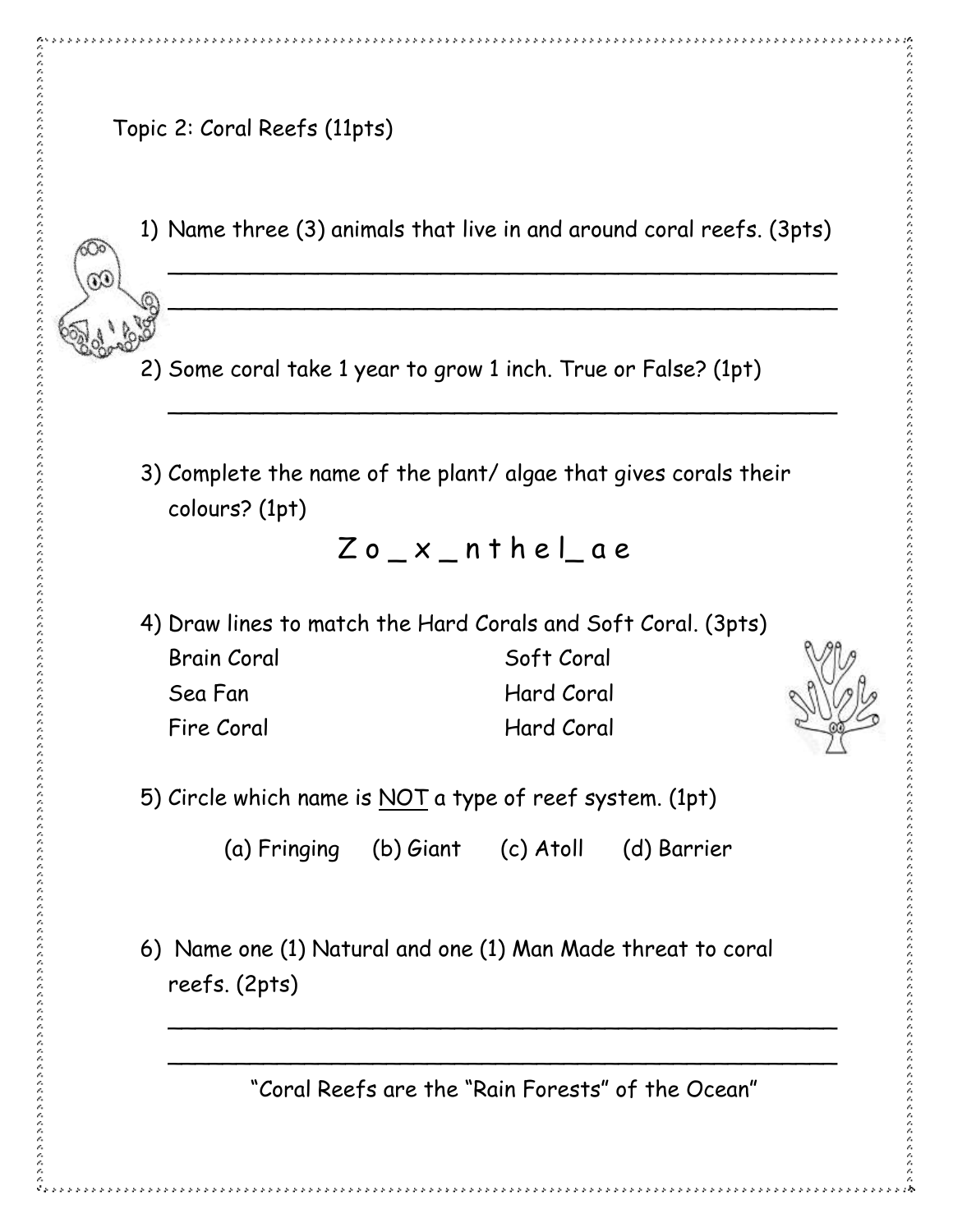| Topic 3: Other Marine Environments (15pts)                                                          |  |
|-----------------------------------------------------------------------------------------------------|--|
| 1) What is limestone made out of? (1pt)                                                             |  |
| $C_l$   iu Car onate                                                                                |  |
| 2) Circle two ways you can recognize Red Mangroves?(2pts)                                           |  |
| (a)Sacrificial Roots (b)Prop Leaves (c)Sacrificial Leaves (d)Prop Roots                             |  |
| 3) Name one (1) function and one (1) benefit of each marine<br>environment. (12pts)<br>Sandy Shores |  |
|                                                                                                     |  |
|                                                                                                     |  |
|                                                                                                     |  |
|                                                                                                     |  |
|                                                                                                     |  |
| "Marine Environments depend on one another to provide strong environments."                         |  |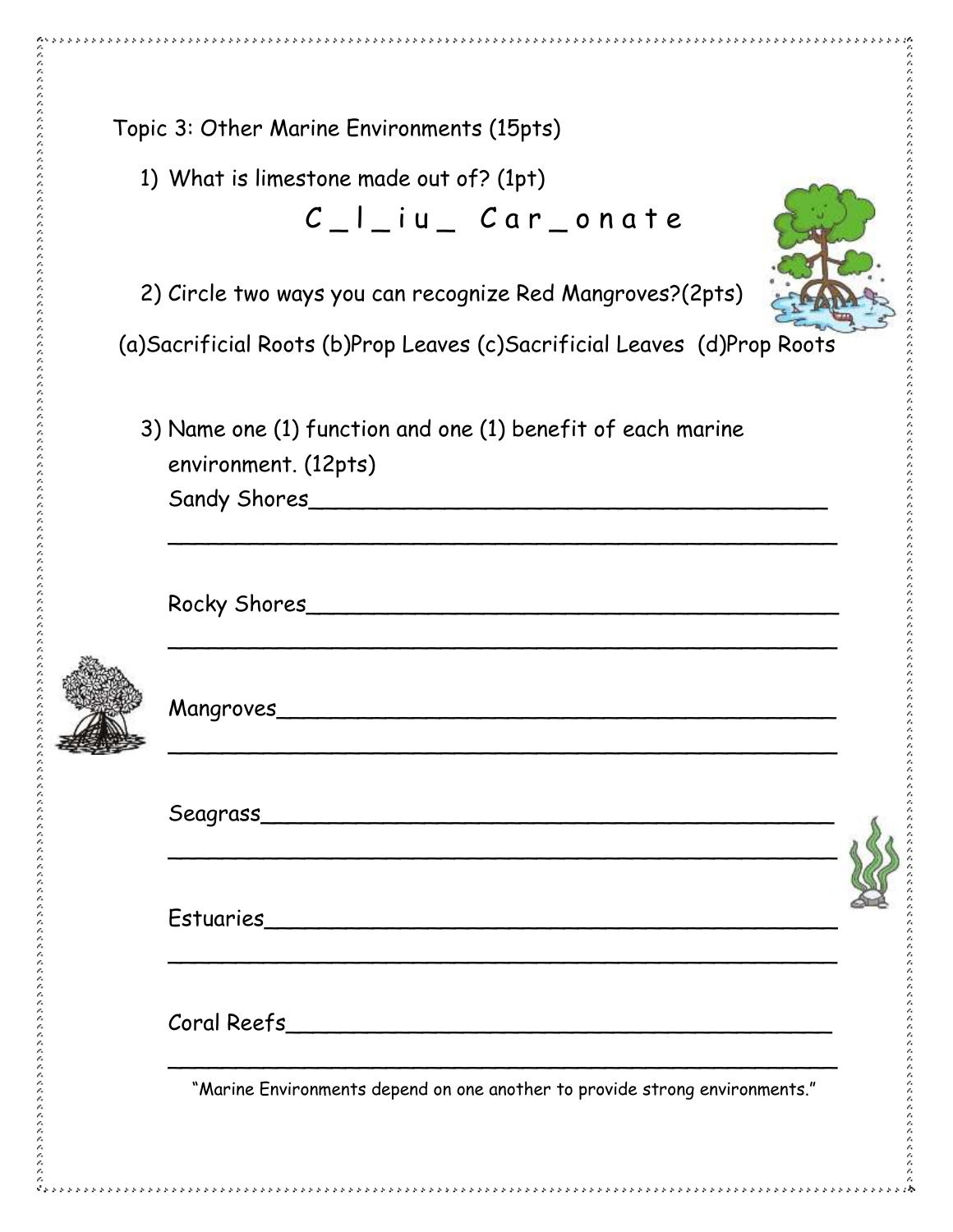

9) Circle two (2) effects of pollution? (2pts)

(a) Cutting (b) Clearer Waters (c) Suffocation

(d) Litter (e) Starvation (f) Healthy Environments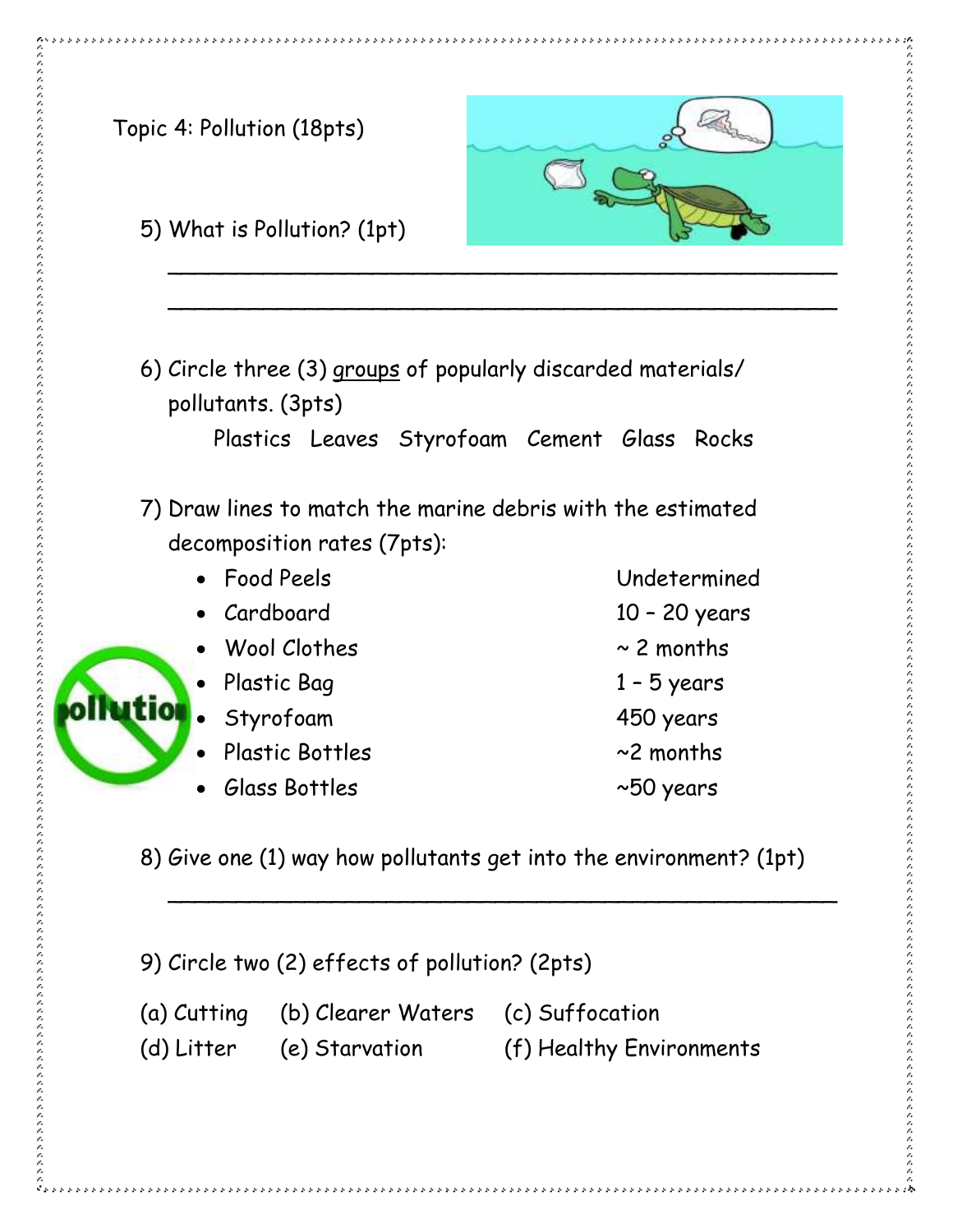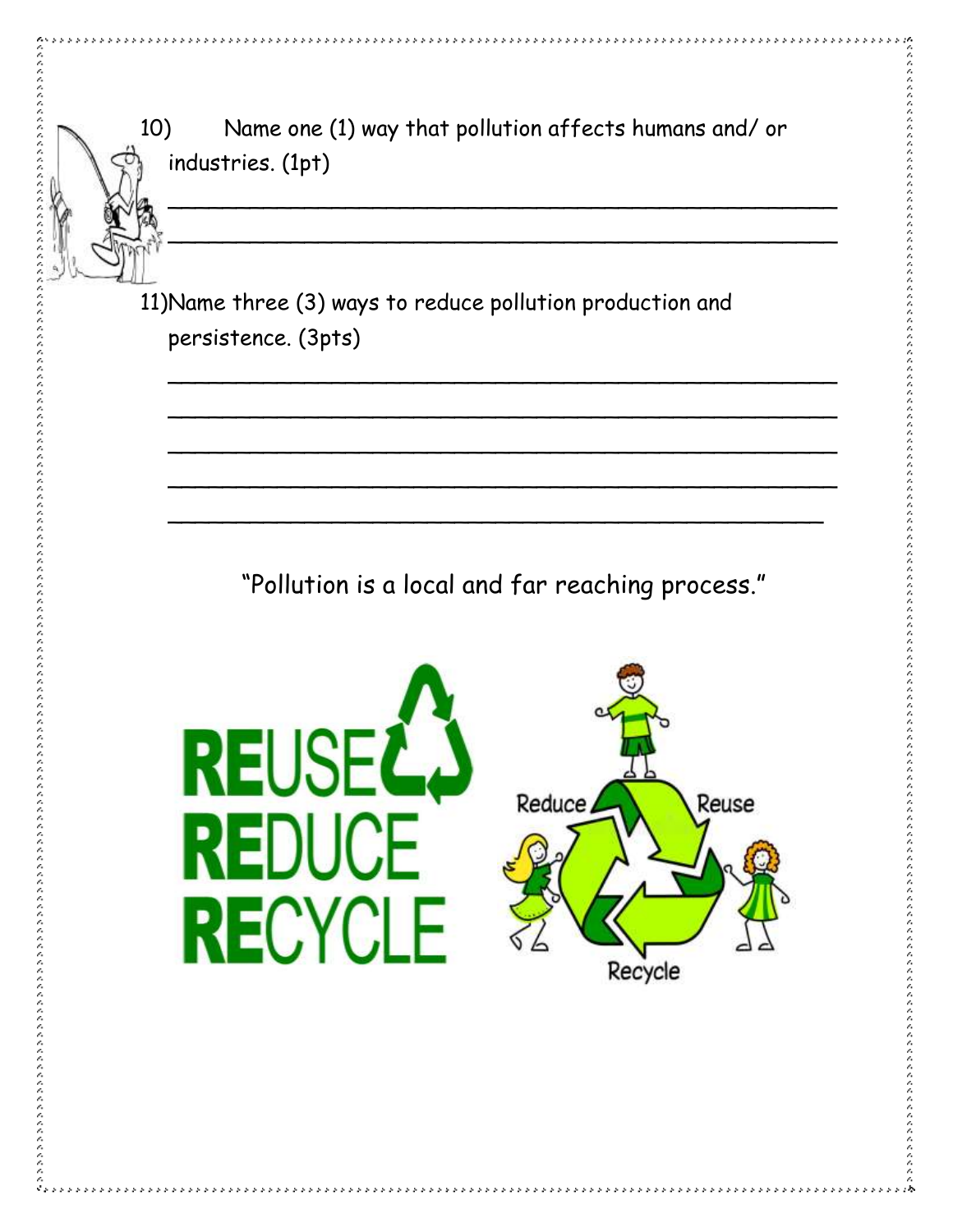| Topic 5: Definitions (14pts)           |                         |
|----------------------------------------|-------------------------|
|                                        | RE Topic 1: The MBMPT   |
|                                        |                         |
|                                        |                         |
|                                        | RE Topic 2: Coral Reefs |
| Marine Life $(1pt):$<br>Habitat (1pt): |                         |
| Coral Reef (1pt):                      |                         |
|                                        |                         |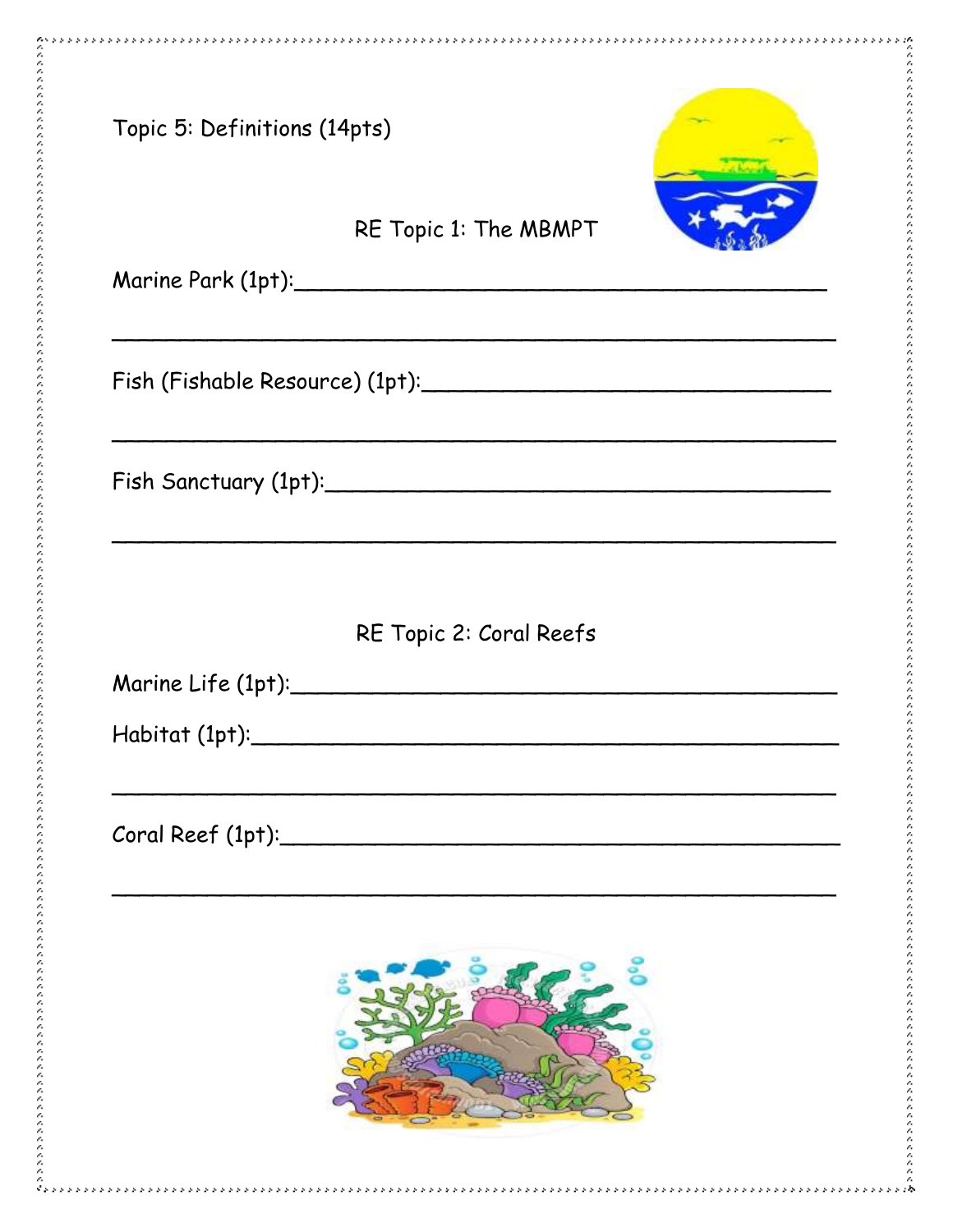| RE Topic 3: Other Marine Environments      |
|--------------------------------------------|
| Mangroves (Plants) (1pt):                  |
|                                            |
|                                            |
|                                            |
| Sandy Shores (1pt):_________               |
| డిపి<br>RE: Topic 4: Solid Waste Pollution |
|                                            |
| Microplastics (1pt):                       |
| Workbook Total: / 63 Points                |